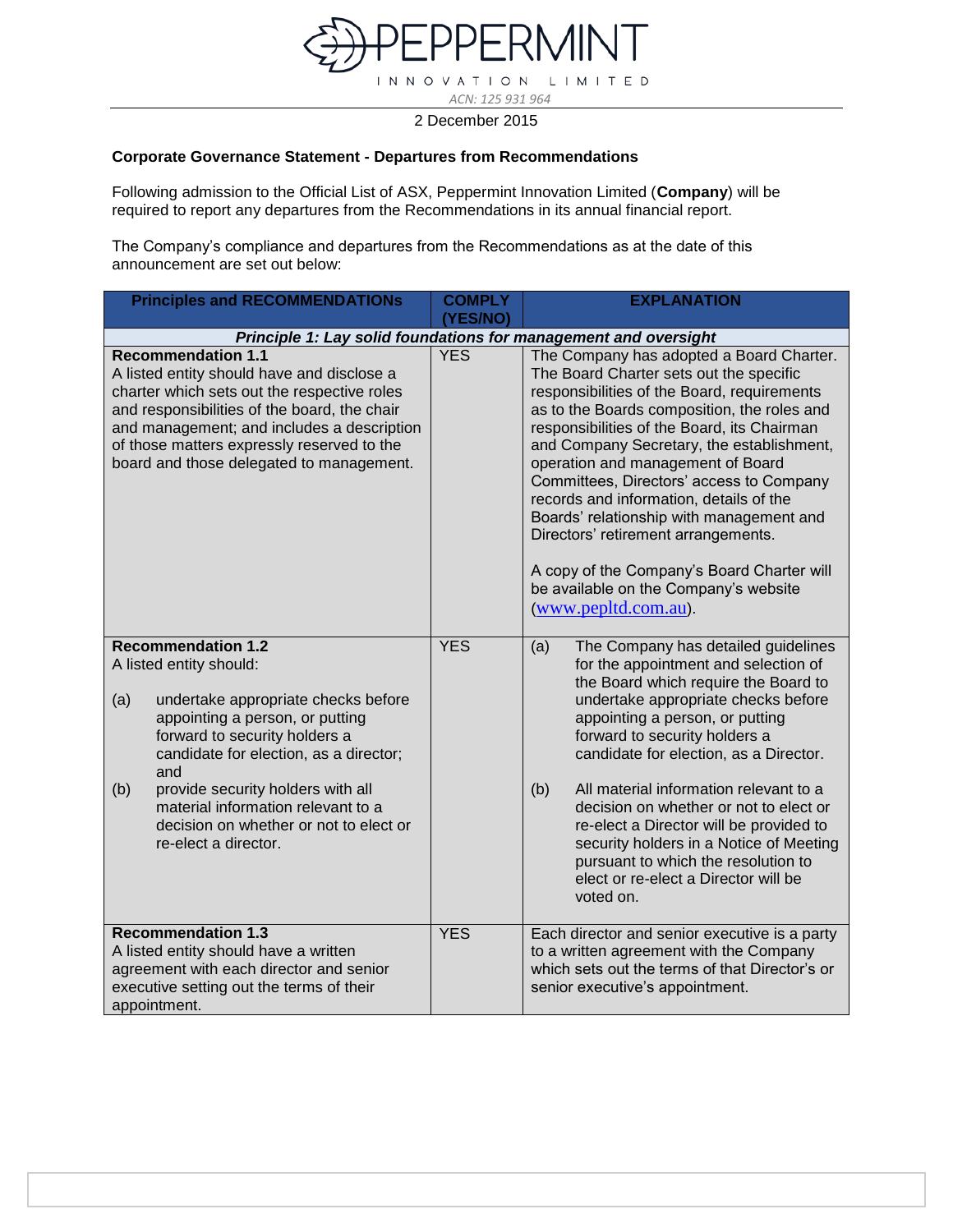|                   | <b>Principles and RECOMMENDATIONs</b>                                                                                                                                                                                                                                                                                                                                                                                                                                                                                                                                          | <b>COMPLY</b><br>(YES/NO)    | <b>EXPLANATION</b>                                                                                                                                                                                                                                                                                                                                                                                                                                                                                                                                                                                                                                                   |
|-------------------|--------------------------------------------------------------------------------------------------------------------------------------------------------------------------------------------------------------------------------------------------------------------------------------------------------------------------------------------------------------------------------------------------------------------------------------------------------------------------------------------------------------------------------------------------------------------------------|------------------------------|----------------------------------------------------------------------------------------------------------------------------------------------------------------------------------------------------------------------------------------------------------------------------------------------------------------------------------------------------------------------------------------------------------------------------------------------------------------------------------------------------------------------------------------------------------------------------------------------------------------------------------------------------------------------|
|                   | <b>Recommendation 1.4</b><br>The company secretary of a listed entity<br>should be accountable directly to the board,<br>through the chair, on all matters to do with<br>the proper functioning of the board.                                                                                                                                                                                                                                                                                                                                                                  | <b>YES</b>                   | The Board Charter provides that the<br>Company Secretary is accountable directly<br>to the Board, through the chair.                                                                                                                                                                                                                                                                                                                                                                                                                                                                                                                                                 |
|                   | <b>Recommendation 1.5</b><br>A listed entity should:                                                                                                                                                                                                                                                                                                                                                                                                                                                                                                                           | <b>YES</b>                   | The Company has adopted a Diversity<br>Policy.                                                                                                                                                                                                                                                                                                                                                                                                                                                                                                                                                                                                                       |
| (a)<br>(b)        | have a diversity policy which includes<br>requirements for the board:<br>to set measurable objectives for<br>(i)<br>achieving gender diversity; and<br>to assess annually both the<br>(ii)<br>objectives and the entity's<br>progress in achieving them;<br>disclose that policy or a summary or it;                                                                                                                                                                                                                                                                           |                              | The Diversity Policy provides a framework<br>for the Company to set and achieve<br>measurable objectives that encompass<br>gender equality.<br>The Diversity Policy provides for the<br>monitoring and evaluation of the scope and<br>currency of the Diversity Policy. The<br>Company is responsible for implementing,                                                                                                                                                                                                                                                                                                                                              |
| (c)<br>(A)<br>(B) | and<br>disclose as at the end of each<br>reporting period:<br>the measurable objectives for<br>(i)<br>achieving gender diversity set by<br>the board in accordance with the<br>entity's diversity policy and its<br>progress towards achieving them;<br>and<br>either:<br>(ii)<br>the respective proportions of men and<br>women on the board, in senior<br>executive positions and across the<br>whole organisation (including how the<br>entity has defined "senior executive"<br>for these purposes); or<br>the entity's "Gender Equality<br>Indicators", as defined in the |                              | monitoring and reporting on the measurable<br>objectives.<br>The Diversity Policy will be available on the<br>Company's website.<br>The measurable objectives set by the Board<br>will be included in the annual key<br>performance indicators for the CEO/MD and<br>senior executives. In addition the Board will<br>review progress against the objectives in its<br>annual performance assessment.<br>The Board will include in the annual report<br>each year, the measurable objectives,<br>progress against the objectives, and the<br>proportion of male and female employees in<br>the whole organisation, at senior<br>management level and at Board level. |
|                   | Workplace Gender Equality Act 2012.                                                                                                                                                                                                                                                                                                                                                                                                                                                                                                                                            |                              |                                                                                                                                                                                                                                                                                                                                                                                                                                                                                                                                                                                                                                                                      |
| (a)               | <b>Recommendation 1.6</b><br>A listed entity should:<br>have and disclose a process for<br>periodically evaluating the<br>performance of the board, its<br>committees and individual directors;<br>and                                                                                                                                                                                                                                                                                                                                                                         | <b>WILL</b><br><b>COMPLY</b> | Currently the role of the Nomination<br>(a)<br>Committee is undertaken by the full<br>Board. The Company intends to<br>establish a nomination committee<br>once the Company's operations are of<br>sufficient magnitude.<br>(b)<br>The Board is responsible for                                                                                                                                                                                                                                                                                                                                                                                                      |
| (b)               | disclose in relation to each reporting<br>period, whether a performance<br>evaluation was undertaken in the<br>reporting period in accordance with<br>that process.                                                                                                                                                                                                                                                                                                                                                                                                            |                              | evaluating the performance of the<br>Board and individual Directors will be<br>evaluated on an annual basis. It may<br>do so with the aid of an independent<br>adviser.                                                                                                                                                                                                                                                                                                                                                                                                                                                                                              |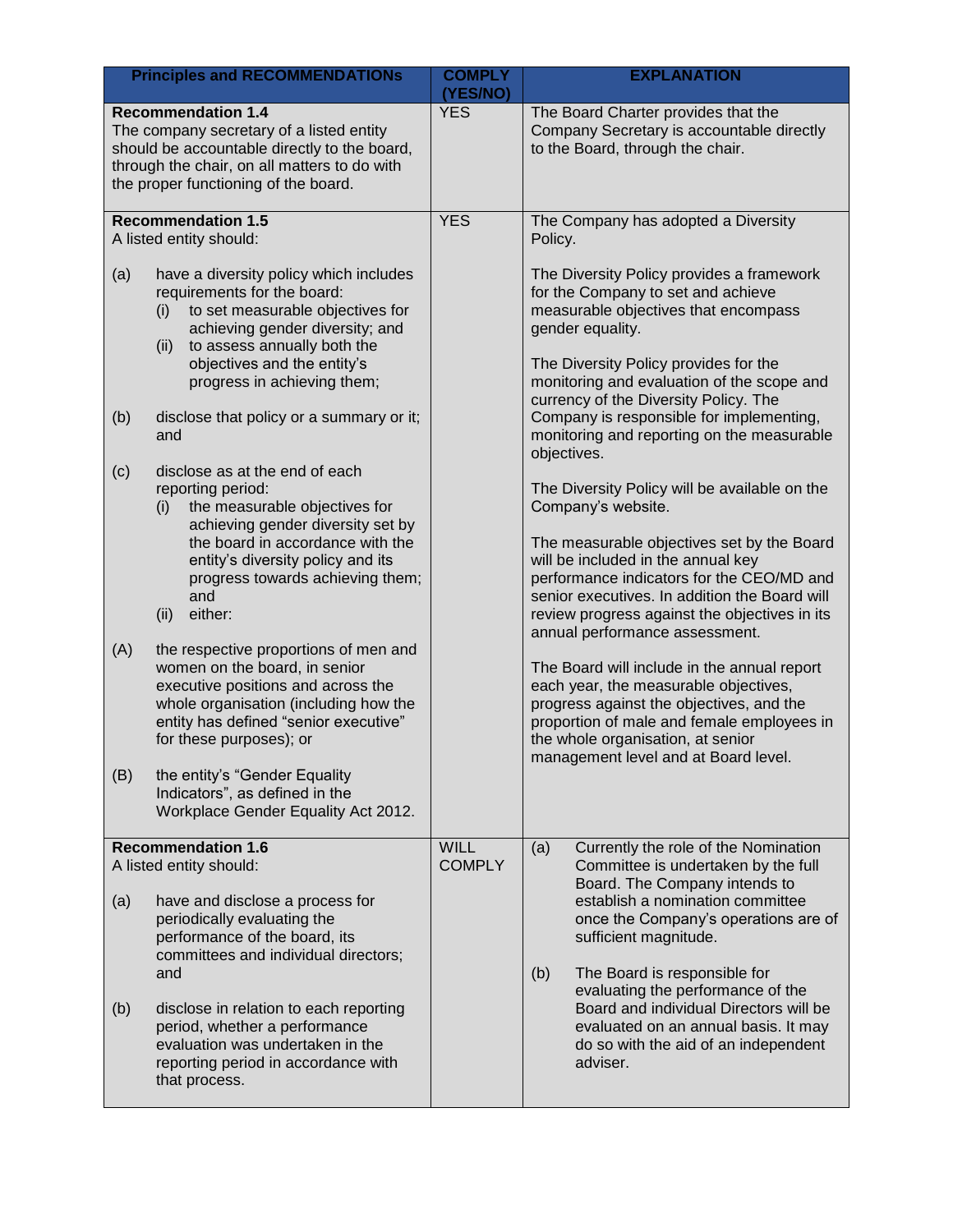| <b>Principles and RECOMMENDATIONs</b>                                                                                                                                                                                                                                                                                                                                                                                                                                                                                                                                                                                                                                                                                                                                                                                                                                                                                                             | <b>COMPLY</b> | <b>EXPLANATION</b>                                                                                                                                                                                                                                                                                                                                                                                                                                                                                                                                                                                                                                                                                                                                                                                                                                                                                                                                                     |
|---------------------------------------------------------------------------------------------------------------------------------------------------------------------------------------------------------------------------------------------------------------------------------------------------------------------------------------------------------------------------------------------------------------------------------------------------------------------------------------------------------------------------------------------------------------------------------------------------------------------------------------------------------------------------------------------------------------------------------------------------------------------------------------------------------------------------------------------------------------------------------------------------------------------------------------------------|---------------|------------------------------------------------------------------------------------------------------------------------------------------------------------------------------------------------------------------------------------------------------------------------------------------------------------------------------------------------------------------------------------------------------------------------------------------------------------------------------------------------------------------------------------------------------------------------------------------------------------------------------------------------------------------------------------------------------------------------------------------------------------------------------------------------------------------------------------------------------------------------------------------------------------------------------------------------------------------------|
|                                                                                                                                                                                                                                                                                                                                                                                                                                                                                                                                                                                                                                                                                                                                                                                                                                                                                                                                                   | (YES/NO)      | (c)<br>The Company shall disclose in<br>relation to each reporting period,<br>whether a performance evaluation<br>was undertaken in the reporting<br>period in accordance with that<br>process.                                                                                                                                                                                                                                                                                                                                                                                                                                                                                                                                                                                                                                                                                                                                                                        |
| <b>Recommendation 1.7</b><br>A listed entity should:<br>(a)<br>have and disclose a process for<br>periodically evaluating the<br>performance of its senior executives;<br>and<br>(b)<br>disclose in relation to each reporting<br>period, whether a performance<br>evaluation was undertaken in the<br>reporting period in accordance with<br>that process.                                                                                                                                                                                                                                                                                                                                                                                                                                                                                                                                                                                       | <b>YES</b>    | The Board is responsible for<br>(a)<br>evaluating the performance of senior<br>executives. The Board is to arrange<br>an annual performance evaluation of<br>the senior executives.<br>(b)<br>The Company shall disclose in<br>relation to each reporting period,<br>whether a performance evaluation<br>was undertaken in the reporting<br>period in accordance with that<br>process.                                                                                                                                                                                                                                                                                                                                                                                                                                                                                                                                                                                 |
| Principle 2: Structure the board to add value                                                                                                                                                                                                                                                                                                                                                                                                                                                                                                                                                                                                                                                                                                                                                                                                                                                                                                     |               |                                                                                                                                                                                                                                                                                                                                                                                                                                                                                                                                                                                                                                                                                                                                                                                                                                                                                                                                                                        |
| <b>Recommendation 2.1</b><br>The board of a listed entity should:<br>have a nomination committee which:<br>(a)<br>has at least three members, a<br>(i)<br>majority of whom are<br>independent directors; and<br>is chaired by an independent<br>(ii)<br>director,<br>and disclose:<br>the charter of the committee;<br>(iii)<br>the members of the committee;<br>(iv)<br>and<br>as at the end of each reporting<br>(v)<br>period, the number of times the<br>committee met throughout the<br>period and the individual<br>attendances of the members at<br>those meetings; or<br>if it does not have a nomination<br>(b)<br>committee, disclose that fact and the<br>processes it employs to address<br>board succession issues and to<br>ensure that the board has the<br>appropriate balance of skills,<br>experience, independence and<br>knowledge of the entity to enable it to<br>discharge its duties and<br>responsibilities effectively. | <b>NO</b>     | Due to the size and nature of the existing<br>Board and the magnitude of the Company's<br>operations, the Company's Nomination<br>Committee is undertaken by the full Board.<br>Pursuant to the Company's Board Charter,<br>the full Board carries out the duties that<br>would ordinarily be assigned to the<br>Nomination Committee under the written<br>terms of reference for that Committee.<br>The Board's nomination responsibilities are<br>set out in the Board Charter.<br>The Board devotes time on an annual basis<br>to discuss Board succession issues. All<br>members of the Board are involved in the<br>Company's nomination process, to the<br>maximum extent permitted under the<br>Corporations Act and ASX Listing Rules.<br>The Board regularly updates the Company's<br>Board skills matrix (in accordance with<br>recommendation 2.2) to assess the<br>appropriate balance of skills, experience,<br>independence and knowledge of the entity. |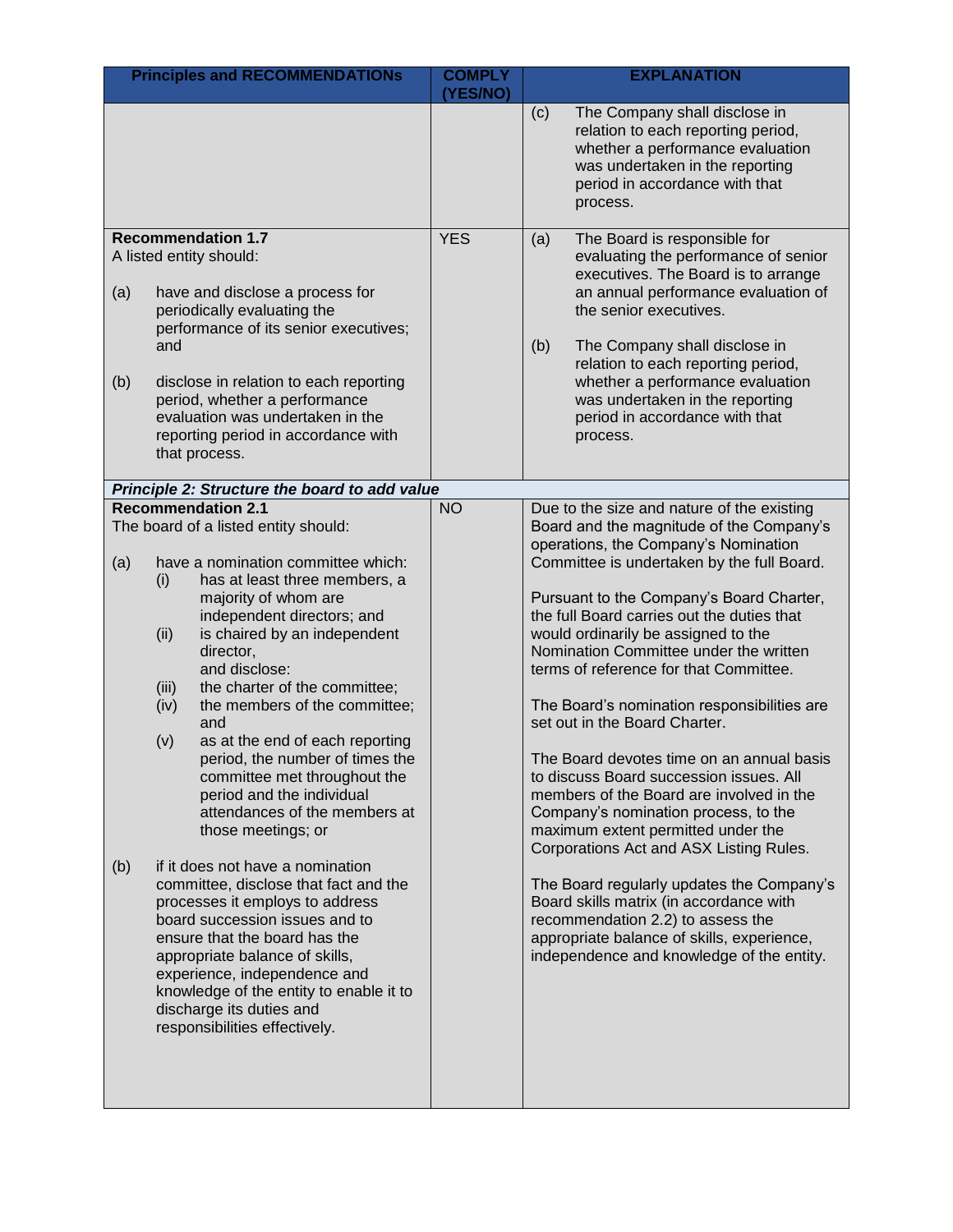| <b>Principles and RECOMMENDATIONs</b>                                                                                                                                                                                                                                                                                                                                                                                                                                                                                                                                                                                                                                              | <b>COMPLY</b><br>(YES/NO) | <b>EXPLANATION</b>                                                                                                                                                                                                                                                                                                                                                                                                                                                                                                                                                                                                                                                         |
|------------------------------------------------------------------------------------------------------------------------------------------------------------------------------------------------------------------------------------------------------------------------------------------------------------------------------------------------------------------------------------------------------------------------------------------------------------------------------------------------------------------------------------------------------------------------------------------------------------------------------------------------------------------------------------|---------------------------|----------------------------------------------------------------------------------------------------------------------------------------------------------------------------------------------------------------------------------------------------------------------------------------------------------------------------------------------------------------------------------------------------------------------------------------------------------------------------------------------------------------------------------------------------------------------------------------------------------------------------------------------------------------------------|
| <b>Recommendation 2.2</b><br>A listed entity should have and disclose a<br>board skill matrix setting out the mix of skills<br>and diversity that the board currently has or<br>is looking to achieve in its membership.                                                                                                                                                                                                                                                                                                                                                                                                                                                           | <b>YES</b>                | The Board Charter contains the Board skill<br>matrix.                                                                                                                                                                                                                                                                                                                                                                                                                                                                                                                                                                                                                      |
| <b>Recommendation 2.3</b><br>A listed entity should disclose:<br>(a)<br>the names of the directors considered<br>by the board to be independent<br>directors;<br>(b)<br>if a director has an interest, position,<br>association or relationship of the type<br>described in Box 2.3 of the ASX<br>Corporate Governance Principles and<br>Recommendation (3rd Edition), but<br>the board is of the opinion that it does<br>not compromise the independence of<br>the director, the nature of the interest,<br>position, association or relationship in<br>question and an explanation of why<br>the board is of that opinion; and<br>(c)<br>the length of service of each director. | <b>YES</b>                | As at the date of this announcement,<br>(a)<br>the Board comprises four Directors,<br>one of which, Matthew Cahill is<br>considered by the Board to be an<br>independent director.<br>The length of service of each Director<br>(b)<br>is provided in the Prospectus dated<br>16 October 2015.                                                                                                                                                                                                                                                                                                                                                                             |
| <b>Recommendation 2.4</b><br>A majority of the board of a listed entity<br>should be independent directors.                                                                                                                                                                                                                                                                                                                                                                                                                                                                                                                                                                        | <b>NO</b>                 | The Board Charter requires that where<br>practical the majority of the Board will be<br>independent.<br>One of the four Directors are independent,<br>therefore a majority of the Board of the<br>Company are not independent. The<br>Directors considered to not be independent<br>are Christopher Kain, who is the managing<br>director, Anthony Kain, who holds an<br>executive role, and Leigh Ryan, who is the<br>outgoing managing director and will hold,<br>following re-listing on ASX, a non-executive<br>role.<br>The Company may seek to appoint<br>additional independent Directors in the<br>future to address the lack of independence<br>of its Directors. |
| <b>Recommendation 2.5</b><br>The chair of the board of a listed entity<br>should be an independent director and, in<br>particular, should not be the same person as<br>the CEO of the entity.                                                                                                                                                                                                                                                                                                                                                                                                                                                                                      | NO/YES                    | Mr Anthony Kain will act as Chairman elect<br>until the Company appoints a Chairman. Mr<br>Kain is not an independent Director as he<br>currently has an executive role. The Board<br>believes that Mr Kain is the most appropriate<br>person for the position of Chairman elect<br>because of his expertise and his in-depth<br>knowledge of the Company.                                                                                                                                                                                                                                                                                                                 |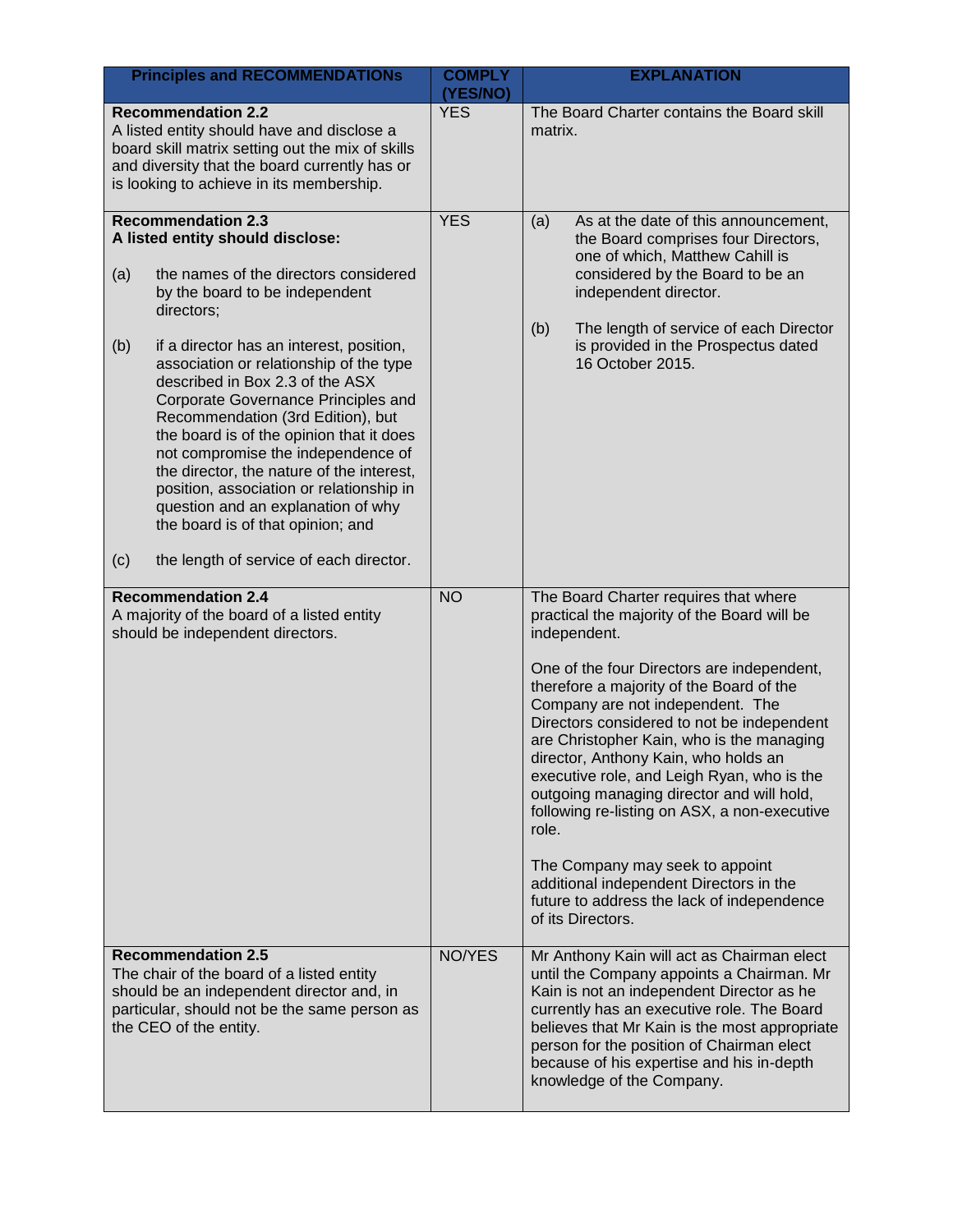|     | <b>Principles and RECOMMENDATIONS</b>                                                                                                                                                                                                                                                                                                                                                                                                                                                                                                                                                                                                                                                | <b>COMPLY</b>                | <b>EXPLANATION</b>                                                                                                                                                                                                                                                                                                                                   |
|-----|--------------------------------------------------------------------------------------------------------------------------------------------------------------------------------------------------------------------------------------------------------------------------------------------------------------------------------------------------------------------------------------------------------------------------------------------------------------------------------------------------------------------------------------------------------------------------------------------------------------------------------------------------------------------------------------|------------------------------|------------------------------------------------------------------------------------------------------------------------------------------------------------------------------------------------------------------------------------------------------------------------------------------------------------------------------------------------------|
|     |                                                                                                                                                                                                                                                                                                                                                                                                                                                                                                                                                                                                                                                                                      | (YES/NO)                     | The Company may seek to appoint<br>additional independent Directors in the<br>future to address the lack of independence<br>of its Chairman. The Company does not<br>have a Chief Executive Officer. The<br>Company may seek to appoint additional<br>independent Directors in the future to<br>address the lack of independence of its<br>Chairman. |
|     | <b>Recommendation 2.6</b><br>A listed entity should have a program for<br>inducting new directors and providing<br>appropriate professional development<br>opportunities for continuing directors to<br>develop and maintain the skills and<br>knowledge needed to perform their role as a<br>director effectively.                                                                                                                                                                                                                                                                                                                                                                  | <b>WILL</b><br><b>COMPLY</b> | The Company will put in place an<br>appropriate induction program.                                                                                                                                                                                                                                                                                   |
|     | <b>Principle 3: Act ethically and responsibly</b>                                                                                                                                                                                                                                                                                                                                                                                                                                                                                                                                                                                                                                    |                              |                                                                                                                                                                                                                                                                                                                                                      |
| (a) | <b>Recommendation 3.1</b><br>A listed entity should:<br>have a code of conduct for its                                                                                                                                                                                                                                                                                                                                                                                                                                                                                                                                                                                               | <b>WILL</b><br><b>COMPLY</b> | The Company has a Code of Conduct<br>(a)<br>for directors and senior executives.<br>The Code of Conduct will be extended<br>to cover other employees.                                                                                                                                                                                                |
|     | directors, senior executives and<br>employees; and                                                                                                                                                                                                                                                                                                                                                                                                                                                                                                                                                                                                                                   |                              | The Code of Conduct will be available<br>(b)<br>on the Company's website.                                                                                                                                                                                                                                                                            |
| (b) | disclose that code or a summary of it.                                                                                                                                                                                                                                                                                                                                                                                                                                                                                                                                                                                                                                               |                              |                                                                                                                                                                                                                                                                                                                                                      |
|     | Principle 4: Safeguard integrity in financial reporting                                                                                                                                                                                                                                                                                                                                                                                                                                                                                                                                                                                                                              |                              |                                                                                                                                                                                                                                                                                                                                                      |
| (a) | <b>Recommendation 4.1</b><br>The board of a listed entity should:<br>have an audit committee which:<br>(i) has at least three members, all of<br>whom are non-executive directors<br>and a majority of whom are<br>independent directors; and<br>(ii) is chaired by an independent<br>director, who is not the chair of the<br>board,<br>and disclose:<br>(iii) the charter of the committee;<br>(iv) the relevant qualifications and<br>experience of the members of the<br>committee; and<br>(v) in relation to each reporting period,<br>the number of times the committee<br>met throughout the period and the<br>individual attendances of the<br>members at those meetings; or | <b>WILL</b><br><b>COMPLY</b> | The Board has approved an Audit<br>Committee Charter and will establish an<br>Audit Committee which complies with the<br>Recommendations.<br>A copy of the Audit Committee Charter will<br>be available on the Company's website<br>(www.pepltd.com.au).                                                                                             |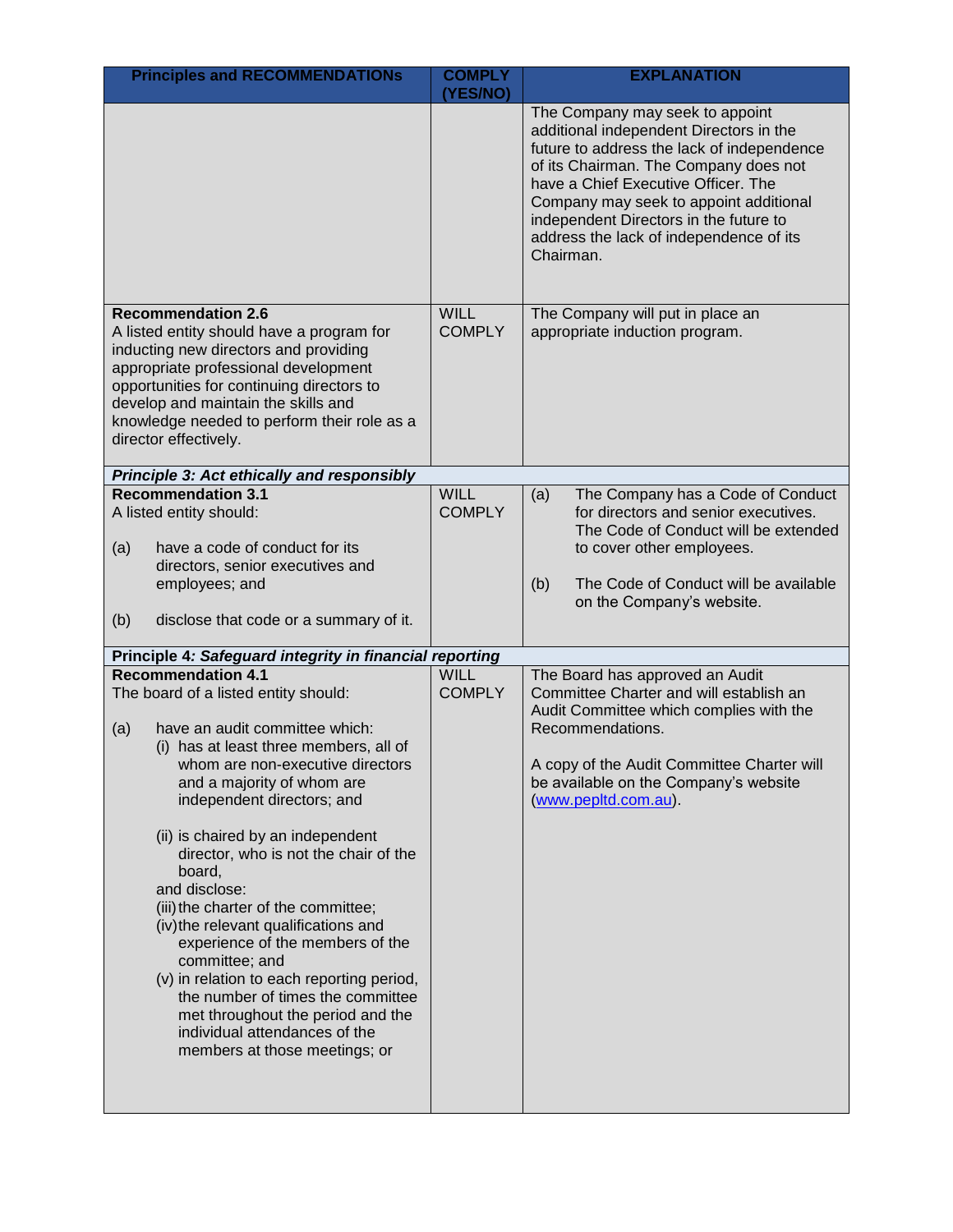| <b>Principles and RECOMMENDATIONS</b>                                                                                                                                                                                                                                                                                                                                                                                                                                                                                                                                                                                     | <b>COMPLY</b>                | <b>EXPLANATION</b>                                                                                                                                                                                                                              |  |
|---------------------------------------------------------------------------------------------------------------------------------------------------------------------------------------------------------------------------------------------------------------------------------------------------------------------------------------------------------------------------------------------------------------------------------------------------------------------------------------------------------------------------------------------------------------------------------------------------------------------------|------------------------------|-------------------------------------------------------------------------------------------------------------------------------------------------------------------------------------------------------------------------------------------------|--|
|                                                                                                                                                                                                                                                                                                                                                                                                                                                                                                                                                                                                                           | <b>(YES/NO)</b>              |                                                                                                                                                                                                                                                 |  |
| (b)<br>if it does not have an audit committee,<br>disclose that fact and the processes it<br>employs that independently verify and<br>safeguard the integrity of its financial<br>reporting, including the processes for<br>the appointment and removal of the<br>external auditor and the rotation of the<br>audit engagement partner.                                                                                                                                                                                                                                                                                   |                              |                                                                                                                                                                                                                                                 |  |
| <b>Recommendation 4.2</b><br>The board of a listed entity should, before it<br>approves the entity's financial statements for<br>a financial period, receive from its CEO and<br>CFO a declaration that the financial records<br>of the entity have been properly maintained<br>and that the financial statements comply with<br>the appropriate accounting standards and<br>give a true and fair view of the financial<br>position and performance of the entity and<br>that the opinion has been formed on the<br>basis of a sound system of risk management<br>and internal control which is operating<br>effectively. | <b>WILL</b><br><b>COMPLY</b> | The Board will comply with the<br>Recommendations.                                                                                                                                                                                              |  |
| <b>Recommendation 4.3</b><br>A listed entity that has an AGM should<br>ensure that its external auditor attends its<br>AGM and is available to answer questions<br>from security holders relevant to the audit.                                                                                                                                                                                                                                                                                                                                                                                                           | <b>WILL</b><br><b>COMPLY</b> | The Board will comply with the<br>Recommendations.                                                                                                                                                                                              |  |
| Principle 5: Make timely and balanced disclosure                                                                                                                                                                                                                                                                                                                                                                                                                                                                                                                                                                          |                              |                                                                                                                                                                                                                                                 |  |
| <b>Recommendation 5.1</b><br>A listed entity should:<br>(a)<br>have a written policy for complying<br>with its continuous disclosure<br>obligations under the Listing Rules;<br>and<br>disclose that policy or a summary of it.<br>(b)                                                                                                                                                                                                                                                                                                                                                                                    | <b>YES</b>                   | The Company has a written policy for<br>(a)<br>complying with its continuous<br>disclosure obligations under the<br>Listing Rules.<br>(b) This Continuous disclosure policy will be<br>available on the Company website<br>(www.pepltd.com.au). |  |
| Principle 6: Respect the rights of security holders                                                                                                                                                                                                                                                                                                                                                                                                                                                                                                                                                                       |                              |                                                                                                                                                                                                                                                 |  |
| <b>Recommendation 6.1</b><br>A listed entity should provide information<br>about itself and its governance to investors<br>via its website.                                                                                                                                                                                                                                                                                                                                                                                                                                                                               | <b>WILL</b><br><b>COMPLY</b> | Information about the Company and its<br>governance will be available on the<br>Company's website.                                                                                                                                              |  |
| <b>Recommendation 6.2</b><br>A listed entity should design and implement<br>an investor relations program to facilitate<br>effective two-way communication with<br>investors.                                                                                                                                                                                                                                                                                                                                                                                                                                             | <b>YES</b>                   | The Company has adopted a Shareholder<br>Communications Policy which aims to<br>promote and facilitate effective two-way<br>communication with investors. The Strategy<br>outlines a range of ways in which<br>information is communicated to   |  |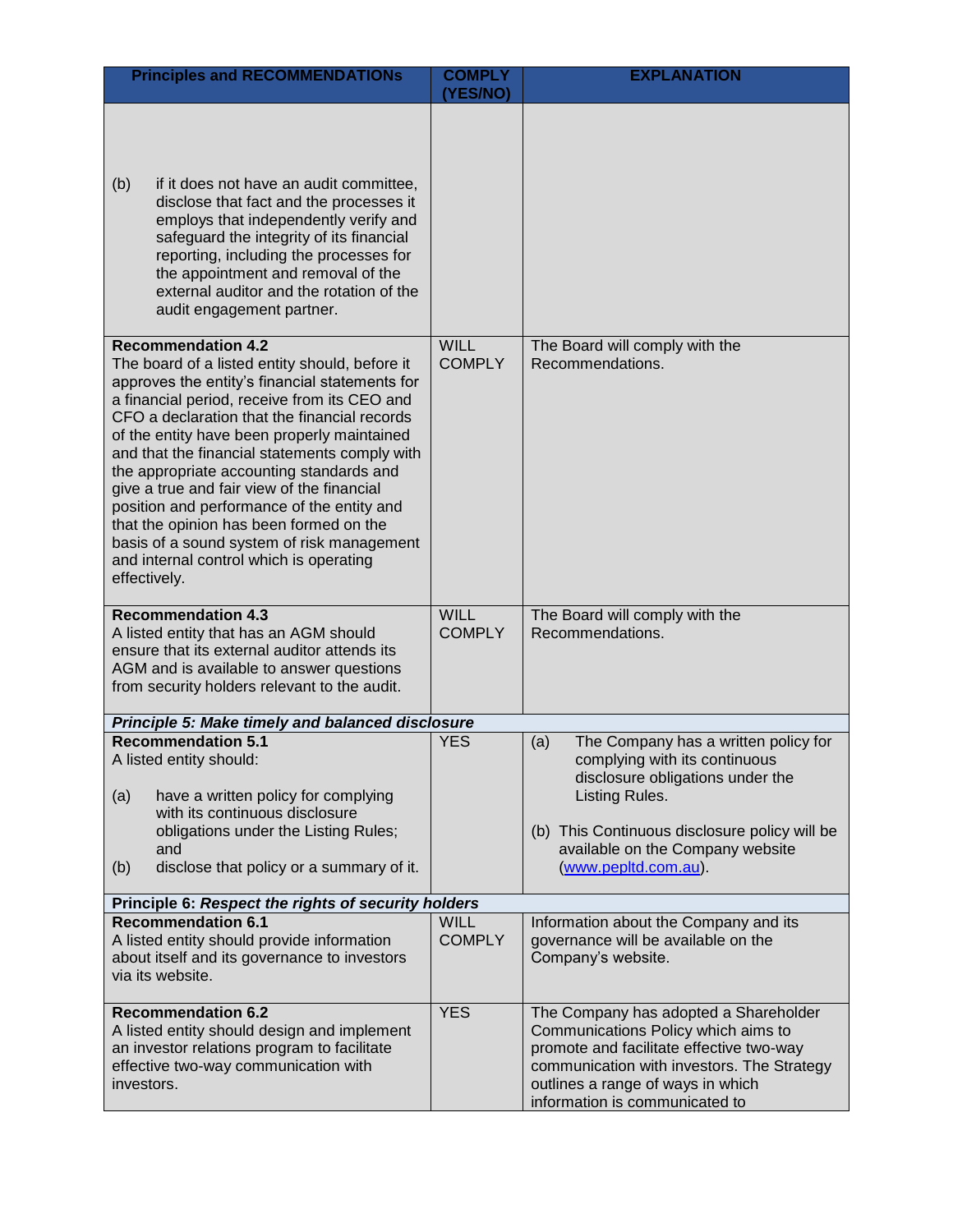| <b>Principles and RECOMMENDATIONs</b>                                                                                                                                                                                                                                                                                                                                                                                                                                                                                                                                                                                                                                                                                                                                 | <b>COMPLY</b><br>(YES/NO)    | <b>EXPLANATION</b>                                                                                                                              |
|-----------------------------------------------------------------------------------------------------------------------------------------------------------------------------------------------------------------------------------------------------------------------------------------------------------------------------------------------------------------------------------------------------------------------------------------------------------------------------------------------------------------------------------------------------------------------------------------------------------------------------------------------------------------------------------------------------------------------------------------------------------------------|------------------------------|-------------------------------------------------------------------------------------------------------------------------------------------------|
|                                                                                                                                                                                                                                                                                                                                                                                                                                                                                                                                                                                                                                                                                                                                                                       |                              | shareholders.                                                                                                                                   |
|                                                                                                                                                                                                                                                                                                                                                                                                                                                                                                                                                                                                                                                                                                                                                                       |                              |                                                                                                                                                 |
| <b>Recommendation 6.3</b><br>A listed entity should disclose the policies<br>and processes it has in place to facilitate and<br>encourage participation at meetings of<br>security holders.                                                                                                                                                                                                                                                                                                                                                                                                                                                                                                                                                                           | <b>YES</b>                   | The Shareholder Communication Policy,<br>which contains the relevant policies and<br>procedures, will be available on the<br>Company's website. |
| <b>Recommendation 6.4</b><br>A listed entity should give security holders<br>the option to receive communications from,<br>and send communications to, the entity and<br>its security registry electronically.                                                                                                                                                                                                                                                                                                                                                                                                                                                                                                                                                        | <b>YES</b>                   | The Shareholder Communication Policy<br>provides for this facility.                                                                             |
| Principle 7: Recognise and manage risk                                                                                                                                                                                                                                                                                                                                                                                                                                                                                                                                                                                                                                                                                                                                |                              |                                                                                                                                                 |
| <b>Recommendation 7.1</b><br>The board of a listed entity should:<br>have a committee or committees to<br>(a)<br>oversee risk, each of which:<br>(i) has at least three members, a<br>majority of whom are independent<br>directors; and<br>(ii) is chaired by an independent<br>director,<br>and disclose:<br>(iii) the charter of the committee;<br>(iv) the members of the committee;<br>and<br>(v) as at the end of each reporting<br>period, the number of times the<br>committee met throughout the<br>period and the individual<br>attendances of the members at<br>those meetings; or<br>(b)<br>if it does not have a risk committee or<br>committees that satisfy (a) above,<br>disclose that fact and the process it<br>employs for overseeing the entity's | <b>WILL</b><br><b>COMPLY</b> | The Audit Committee will, in accordance<br>with its Charter, be responsible for risk<br>management and oversight of risk.                       |
| risk management framework.                                                                                                                                                                                                                                                                                                                                                                                                                                                                                                                                                                                                                                                                                                                                            |                              |                                                                                                                                                 |
| <b>Recommendation 7.2</b><br>The board or a committee of the board<br>should:                                                                                                                                                                                                                                                                                                                                                                                                                                                                                                                                                                                                                                                                                         | <b>WILL</b><br><b>COMPLY</b> | The Audit Committee will undertake<br>(a)<br>this review.                                                                                       |
| (a)<br>review the entity's risk management<br>framework with management at least<br>annually to satisfy itself that it<br>continues to be sound, to determine<br>whether there have been any changes<br>in the material business risks the<br>entity faces and to ensure that they<br>remain within the risk appetite set by                                                                                                                                                                                                                                                                                                                                                                                                                                          |                              | (b)<br>Required disclosure will be provided.                                                                                                    |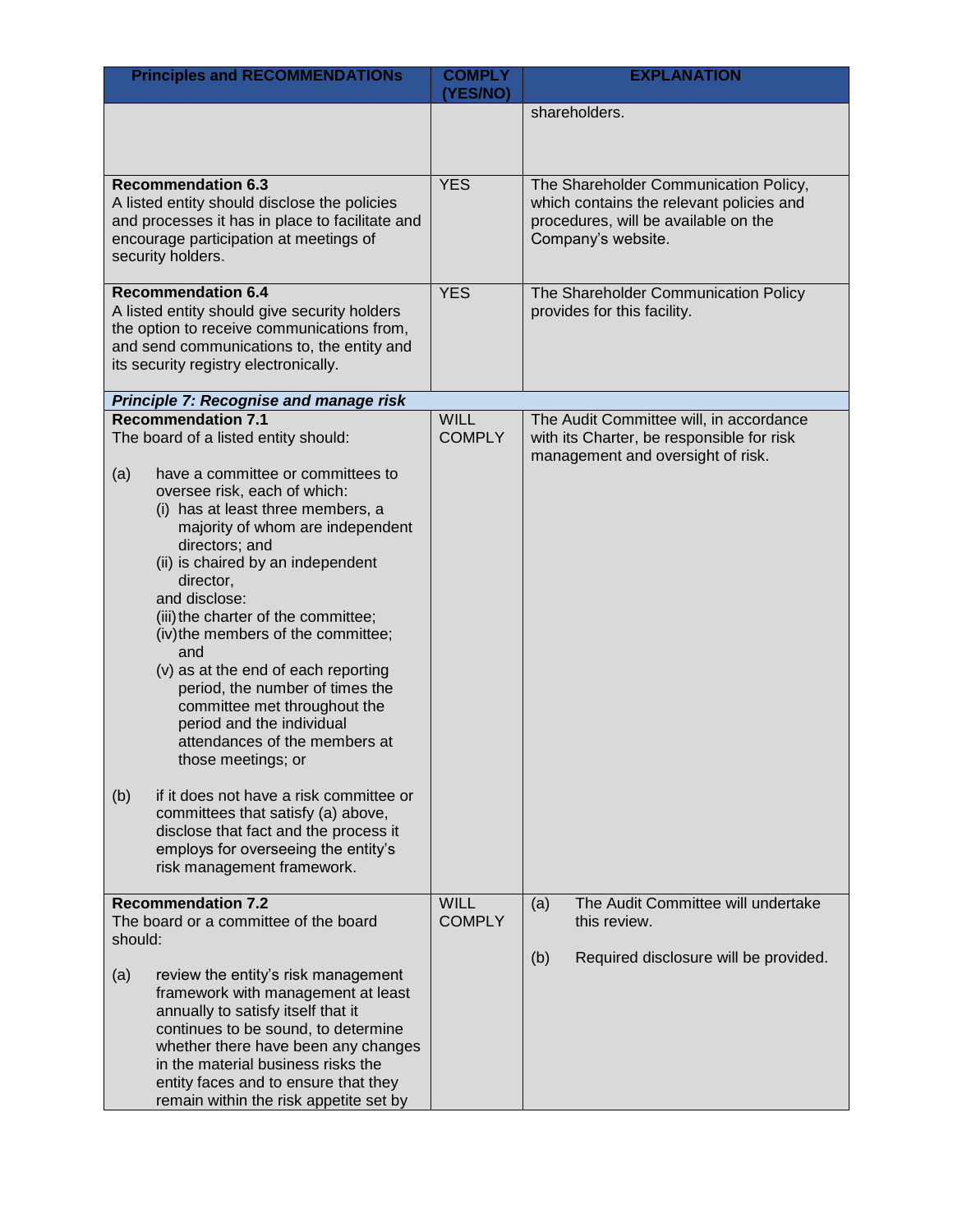| <b>Principles and RECOMMENDATIONs</b>                                                                                                                                                                                                                                                                                                                                                                                                                                                                                                                                                                                                                     | <b>COMPLY</b><br>(YES/NO)    | <b>EXPLANATION</b>                                                                                                                                                                                                                                                                                                                                                                                                                                                                                    |
|-----------------------------------------------------------------------------------------------------------------------------------------------------------------------------------------------------------------------------------------------------------------------------------------------------------------------------------------------------------------------------------------------------------------------------------------------------------------------------------------------------------------------------------------------------------------------------------------------------------------------------------------------------------|------------------------------|-------------------------------------------------------------------------------------------------------------------------------------------------------------------------------------------------------------------------------------------------------------------------------------------------------------------------------------------------------------------------------------------------------------------------------------------------------------------------------------------------------|
| the board; and<br>disclose in relation to each reporting<br>(b)<br>period, whether such a review has<br>taken place.                                                                                                                                                                                                                                                                                                                                                                                                                                                                                                                                      |                              |                                                                                                                                                                                                                                                                                                                                                                                                                                                                                                       |
| <b>Recommendation 7.3</b><br>A listed entity should disclose:<br>if it has an internal audit function, how<br>(a)<br>the function is structured and what<br>role it performs; or<br>if it does not have an internal audit<br>(b)<br>function, that fact and the processes it<br>employs for evaluating and continually<br>improving the effectiveness of its risk<br>management and internal control<br>processes.                                                                                                                                                                                                                                        | <b>YES</b>                   | Due to the size of the Company, the Board<br>does not consider it necessary to have an<br>internal audit function.<br>The Audit Committee Charter requires the<br>Audit Committee to oversee the evaluation<br>and continual improvement of the<br>effectiveness of the Company's risk<br>management and internal control processes.                                                                                                                                                                  |
| <b>Recommendation 7.4</b><br>A listed entity should disclose whether, and if<br>so how, it has regard to economic,<br>environmental and social sustainability risks<br>and, if it does, how it manages or intends to<br>manage those risks.                                                                                                                                                                                                                                                                                                                                                                                                               | <b>WILL</b><br><b>COMPLY</b> | If the Company has any material exposure<br>to economic, environmental and social<br>sustainability risk, it will disclose any such<br>exposure and how it manages or intends to<br>manage those risks, in future Corporate<br>Governance Statements.                                                                                                                                                                                                                                                 |
| Principle 8: Remunerate fairly and responsibly                                                                                                                                                                                                                                                                                                                                                                                                                                                                                                                                                                                                            |                              |                                                                                                                                                                                                                                                                                                                                                                                                                                                                                                       |
| <b>Recommendation 8.1</b><br>The board of a listed entity should:<br>have a remuneration committee<br>(a)<br>which:<br>(i) has at least three members, a<br>majority of whom are independent<br>directors; and<br>(ii) is chaired by an independent<br>director,<br>and disclose:<br>(iii) the charter of the committee;<br>(iv) the members of the committee;<br>and<br>(v) as at the end of each reporting<br>period, the number of times the<br>committee met throughout the<br>period and the individual<br>attendances of the members at<br>those meetings; or<br>if it does not have a remuneration<br>(b)<br>committee, disclose that fact and the | <b>NO</b>                    | Due to the size and nature of the existing<br>Board and the magnitude of the Company's<br>operations, the Company's Remuneration<br>Committee is undertaken by the full board.<br>Pursuant the Company's Board Charter, the<br>full Board carries out the duties that would<br>ordinarily be assigned to the Remuneration<br>Committee under the written terms of<br>reference for that committee.<br>The Board's Remuneration responsibilities<br>and processes are set out in the Board<br>Charter. |
| processes it employs for setting the<br>level and composition of remuneration<br>for directors and senior executives<br>and ensuring that such remuneration<br>is appropriate and not excessive.                                                                                                                                                                                                                                                                                                                                                                                                                                                          |                              |                                                                                                                                                                                                                                                                                                                                                                                                                                                                                                       |